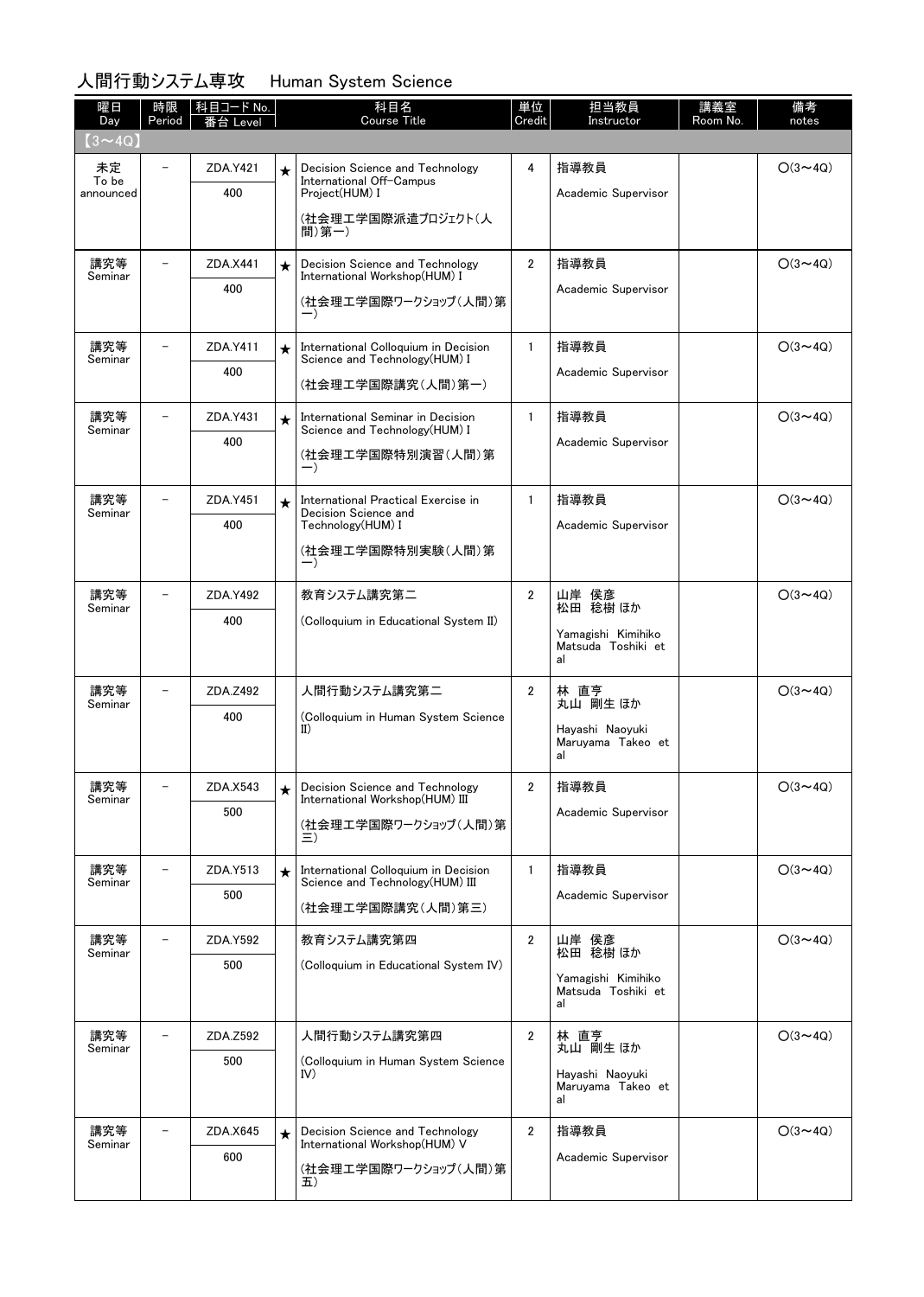### 人間行動システム専攻 Human System Science

| 曜日             | 時限      | 科目コード No. |                   | 科目名<br><b>Course Title</b>                                               | 単位<br>Credit        | 担当教員                | 講義室      | 備考             |
|----------------|---------|-----------|-------------------|--------------------------------------------------------------------------|---------------------|---------------------|----------|----------------|
| Day            | Period  | ·台 Level  |                   |                                                                          |                     | Instructor          | Room No. | notes          |
| $(3 \sim 4Q)$  |         |           |                   |                                                                          |                     |                     |          |                |
| 講究等<br>Seminar |         | ZDA.X647  | $\star$           | Decision Science and Technology<br>International Workshop(HUM) VII       | $\overline{2}$      | 指導教員                |          | $O(3 \sim 4Q)$ |
|                |         | 600       |                   | (社会理工学国際ワークショップ(人間)第<br>七)                                               |                     | Academic Supervisor |          |                |
| 講究等<br>Seminar |         | ZDA.X649  | $\star$           | Decision Science and Technology<br>International Workshop(HUM) IX        | $\overline{2}$      | 指導教員                |          | $O(3 \sim 4Q)$ |
|                |         | 600       |                   | (社会理工学国際ワークショップ(人間)第<br>九)                                               |                     | Academic Supervisor |          |                |
| 講究等            |         | ZDA.Y615  | $\bullet$         | International Colloquium in Decision<br>Science and Technology (HUM) V   | $\overline{2}$      | 指導教員                |          | $O(3 \sim 4Q)$ |
|                | Seminar | 600       |                   | (社会理工学国際講究(人間)第五)                                                        |                     | Academic Supervisor |          |                |
| 講究等<br>Seminar |         | ZDA.Y617  | $\bigstar$        | International Colloquium in Decision<br>Science and Technology (HUM) VII | $\overline{2}$      | 指導教員                |          | $O(3 \sim 4Q)$ |
|                |         | 600       | (社会理工学国際講究(人間)第七) |                                                                          | Academic Supervisor |                     |          |                |
| 講究等<br>Seminar |         | ZDA.Y619  | $\bigstar$        | International Colloquium in Decision<br>Science and Technology (HUM) IX  | $\overline{2}$      | 指導教員                |          | $O(3 \sim 4Q)$ |
|                |         | 600       |                   | (社会理工学国際講究(人間)第九)                                                        |                     | Academic Supervisor |          |                |
| 講究等<br>Seminar |         | ZDA.Z692  |                   | 人間行動システム講究第六                                                             | $\overline{2}$      | 指導教員                |          | $O(3 \sim 4Q)$ |
|                |         | 600       |                   | (Colloquium in Human System Science<br>VI)                               |                     | Academic Supervisor |          |                |
| 講究等<br>Seminar |         | ZDA.Z694  |                   | 人間行動システム講究第八                                                             | $\overline{2}$      | 指導教員                |          | $O(3 \sim 4Q)$ |
|                |         | 600       |                   | (Colloquium in Human System Science<br>VIII)                             |                     | Academic Supervisor |          |                |
| 講究等<br>Seminar |         | ZDA.Z696  |                   | 人間行動システム講究第十                                                             | $\overline{2}$      | 指導教員                |          | $O(3 \sim 4Q)$ |
|                |         | 600       |                   | (Colloquium in Human System Science<br>X)                                |                     | Academic Supervisor |          |                |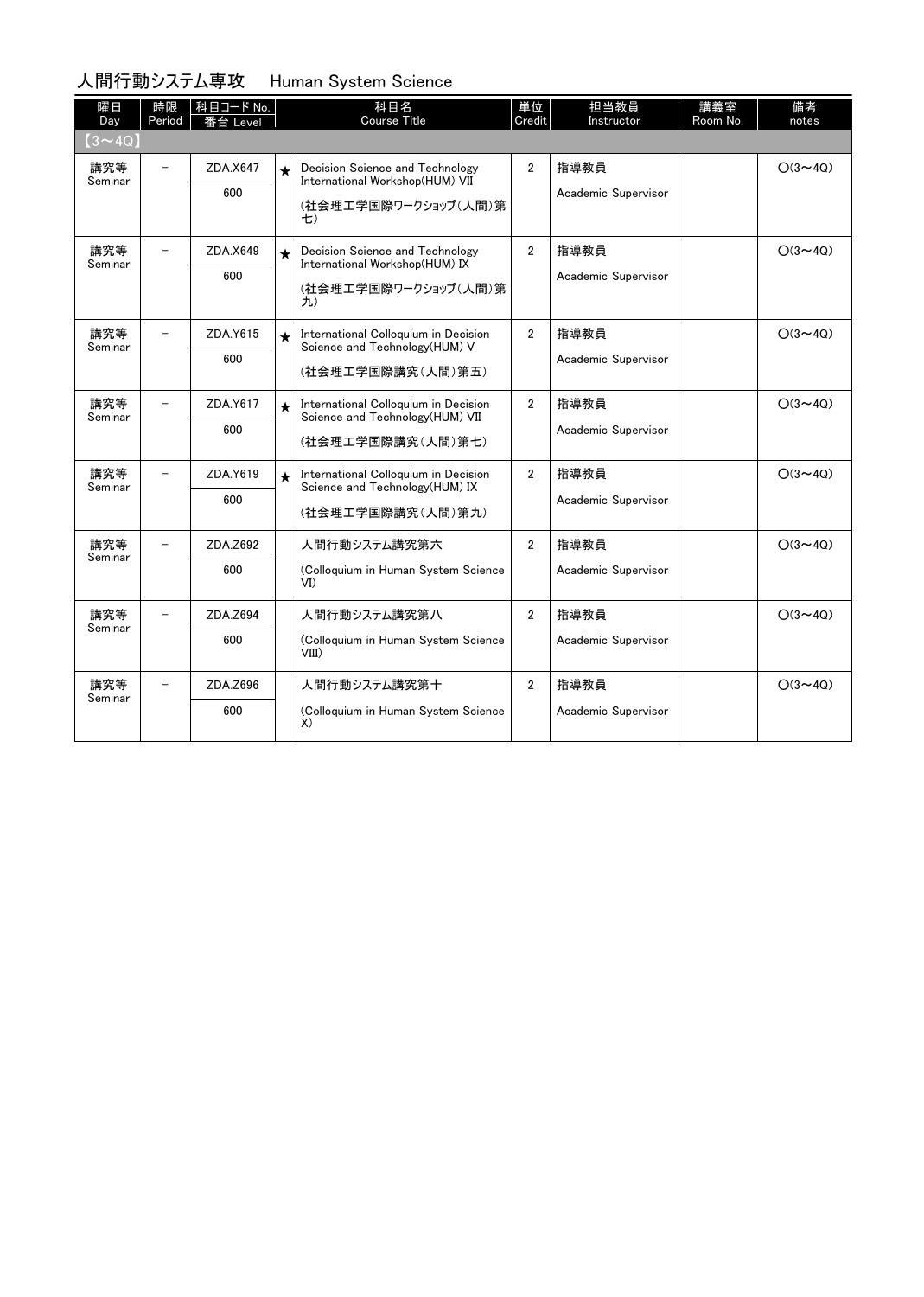### 価値システム専攻 Value and Decision Science

| 曜日<br>Day      | 時限<br>Period             | 科目コード <u>No.</u><br>_evel |           | 科目名<br>Course Title                                                     | 単位<br>Credit   | 担当教員<br>Instructor  | 講義室<br>Room No. | 備考<br>notes    |
|----------------|--------------------------|---------------------------|-----------|-------------------------------------------------------------------------|----------------|---------------------|-----------------|----------------|
| $(3 \sim 4Q)$  |                          |                           |           |                                                                         |                |                     |                 |                |
| 集中講義<br>等      |                          | ZDB.I431                  | $\star$   | Decision Science and Technology<br>International Off-Campus             | 4              | 指導教員                |                 | $O(3 \sim 4Q)$ |
| Intensive      |                          | 400                       |           | Project(VAL) I                                                          |                | Academic Supervisor |                 |                |
|                |                          |                           |           | (社会理工学国際派遣プロジェクト(価<br>値)第一)                                             |                |                     |                 |                |
| 集中講義           |                          | ZDB.L434                  |           | 国際ネットワーク形成演習第二                                                          | $\overline{2}$ | 猪原 健弘               |                 | $O(3 \sim 4Q)$ |
| Intensive      |                          | 400                       |           | (International Research Internship II)                                  |                | Inohara Takehiro    |                 |                |
| 集中講義           |                          | ZDB.L436                  |           | 国際発表実践演習第二                                                              | $\overline{2}$ | 猪原 健弘               |                 | $O(3 \sim 4Q)$ |
| Intensive      |                          | 400                       |           | (International Research Presentation<br>$_{\rm II}$                     |                | Inohara Takehiro    |                 |                |
| インターン<br>シップ   |                          | ZDB.L432                  |           | 価値システム・インターンシップ第二                                                       | $\overline{2}$ | 各教員                 |                 | $O(3 \sim 4Q)$ |
| Internship     |                          | 400                       |           | (Value and Decision through Internship<br>$_{II}$                       |                | Academic Supervisor |                 |                |
| 講究等<br>Seminar | $\overline{\phantom{0}}$ | ZDB.I411                  | $\star$   | International Seminar in Decision<br>Science and Technology(VAL) I      | $\mathbf{1}$   | 指導教員                |                 | $O(3 \sim 4Q)$ |
|                |                          | 400                       |           | (社会理工学国際特別演習(価値)第<br>$-$ )                                              |                | Academic Supervisor |                 |                |
| 講究等            | $\equiv$                 | ZDB.I413                  | $\star$   | International Practical Exercise in                                     | $\mathbf{1}$   | 指導教員                |                 | $O(3 \sim 4Q)$ |
| Seminar        |                          | 400                       |           | Decision Science and<br>Technology(VAL) I                               |                | Academic Supervisor |                 |                |
|                |                          |                           |           | (社会理工学国際特別実験(価値)第<br>$-$ )                                              |                |                     |                 |                |
| 講究等            |                          | ZDB.I471                  | $\star$   | Decision Science and Technology                                         | $\overline{2}$ | 指導教員                |                 | $O(3 \sim 4Q)$ |
| Seminar        |                          | 400                       |           | International Workshop(VAL) I<br>(社会理工学国際ワークショップ(価値)第<br>$-$ )          |                | Academic Supervisor |                 |                |
| 講究等            |                          | ZDB.L412                  |           | 価値システム特別演習第二                                                            | $\mathbf{1}$   | 各教員                 |                 | $O(3 \sim 4Q)$ |
| Seminar        |                          | 400                       |           | (Special Seminar in Value and Decision<br>Science II)                   |                | Academic Supervisor |                 |                |
| 講究等<br>Seminar |                          | ZDB.Y491                  | $\star$   | International Colloquium in Decision<br>Science and Technology(VAL) I   | $\mathbf{1}$   | 指導教員                |                 | $O(3 \sim 4Q)$ |
|                |                          | 400                       |           | (社会理工学国際講究(価値)第一)                                                       |                | Academic Supervisor |                 |                |
| 講究等<br>Seminar |                          | ZDB.Z492                  |           | 価値システム講究第二                                                              | $\overline{2}$ | 指導教員                |                 | $O(3 \sim 4Q)$ |
|                |                          | 400                       |           | (Colloquium in Value and Decision<br>Science II)                        |                | Academic Supervisor |                 |                |
| 講究等<br>Seminar |                          | ZDB.I571                  | $\bullet$ | Decision Science and Technology<br>International Workshop(VAL) III      | $\overline{2}$ | 指導教員                |                 | $O(3 \sim 4Q)$ |
|                |                          | 500                       |           | (社会理工学国際ワークショップ(価値)第<br>Ξ)                                              |                | Academic Supervisor |                 |                |
| 講究等            |                          | ZDB.L512                  |           | 価値システム特別演習第四                                                            | $\mathbf{1}$   | 各教員                 |                 | $O(3 \sim 4Q)$ |
| Seminar        |                          | 500                       |           | (Special Seminar in Value and Decision<br>Science IV)                   |                | Academic Supervisor |                 |                |
| 講究等<br>Seminar |                          | ZDB.Y591                  | $\star$   | International Colloquium in Decision<br>Science and Technology(VAL) III | $\mathbf{1}$   | 指導教員                |                 | $O(3 \sim 4Q)$ |
|                |                          | 500                       |           | (社会理工学国際講究(価値)第三)                                                       |                | Academic Supervisor |                 |                |
| 講究等<br>Seminar |                          | ZDB.Z592                  |           | 価値システム講究第四                                                              | $\overline{2}$ | 指導教員                |                 | $O(3 \sim 4Q)$ |
|                |                          | 500                       |           | (Colloquium in Value and Decision<br>Science IV)                        |                | Academic Supervisor |                 |                |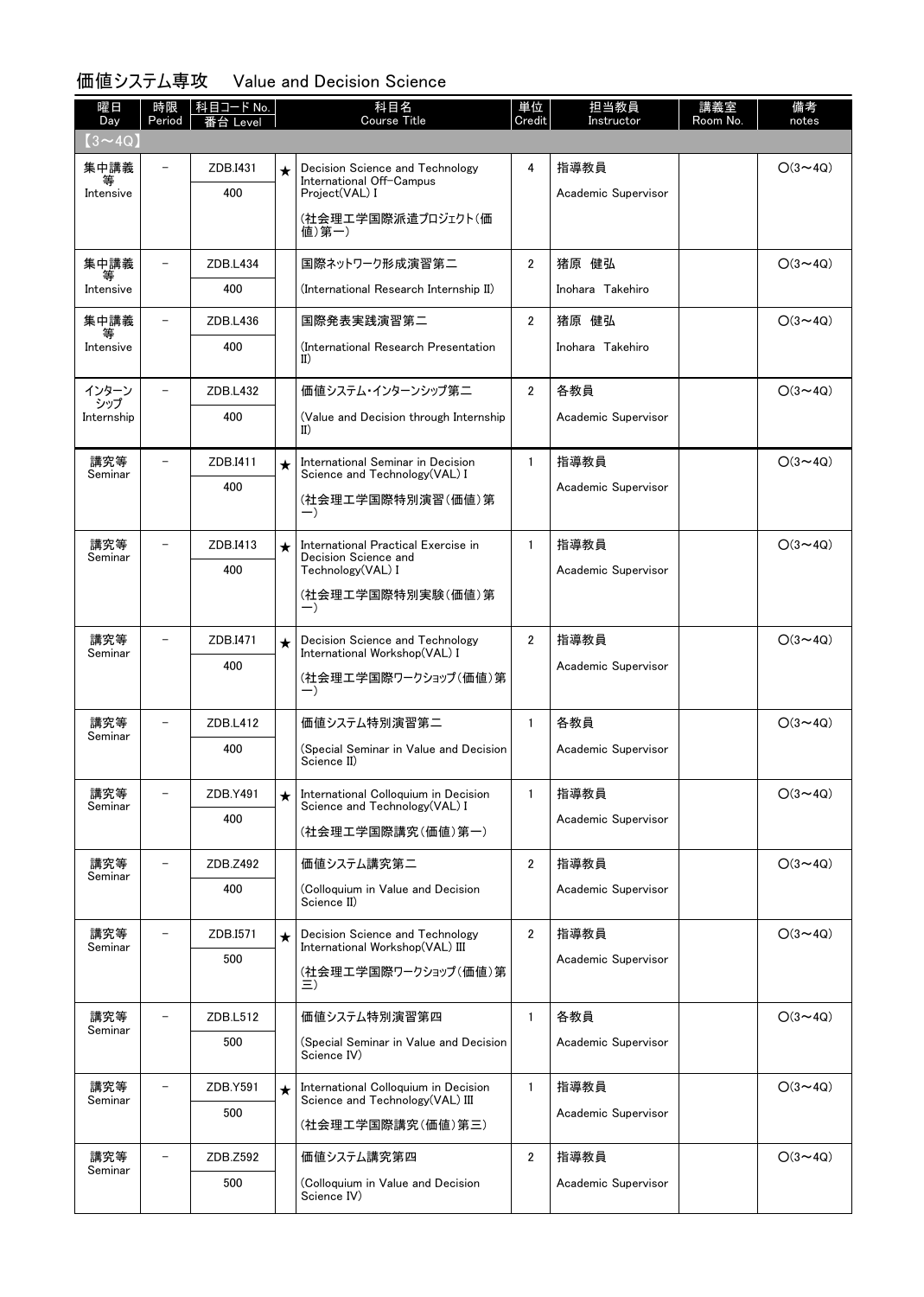#### 価値システム専攻 Value and Decision Science

| 曜日<br>Day      | 時限<br>Period | 科目コード No.<br>备 Level |         | 科目名<br><b>Course Title</b>                                                                       | 単位<br>Credit   | 担当教員<br>Instructor          | 講義室<br>Room No. | 備考<br>notes    |
|----------------|--------------|----------------------|---------|--------------------------------------------------------------------------------------------------|----------------|-----------------------------|-----------------|----------------|
| $(3 \sim 4Q)$  |              |                      |         |                                                                                                  |                |                             |                 |                |
| 講究等<br>Seminar |              | ZDB.I671<br>600      | $\star$ | Decision Science and Technology<br>International Workshop(VAL) V<br>(社会理工学国際ワークショップ(価値)第<br>五)   | $\overline{2}$ | 指導教員<br>Academic Supervisor |                 | $O(3 \sim 4Q)$ |
| 講究等<br>Seminar | $\sim$       | ZDB.I673<br>600      | $\star$ | Decision Science and Technology<br>International Workshop(VAL) VII<br>(社会理工学国際ワークショップ(価値)第<br>七) | $\overline{2}$ | 指導教員<br>Academic Supervisor |                 | $O(3 \sim 4Q)$ |
| 講究等<br>Seminar |              | ZDB.I675<br>600      | $\star$ | Decision Science and Technology<br>International Workshop(VAL) IX<br>(社会理工学国際ワークショップ(価値)第<br>九)  | $\overline{2}$ | 指導教員<br>Academic Supervisor |                 | $O(3 \sim 4Q)$ |
| 講究等<br>Seminar |              | ZDB.Y691<br>600      | $\star$ | International Colloquium in Decision<br>Science and Technology(VAL) V<br>(社会理工学国際講究(価値)第五)       | $\overline{2}$ | 指導教員<br>Academic Supervisor |                 | $O(3 \sim 4Q)$ |
| 講究等<br>Seminar |              | ZDB.Y693<br>600      | $\star$ | International Colloquium in Decision<br>Science and Technology (VAL) VII<br>(社会理工学国際講究(価値)第七)    | $\overline{2}$ | 指導教員<br>Academic Supervisor |                 | $O(3 \sim 4Q)$ |
| 講究等<br>Seminar |              | ZDB.Y695<br>600      | $\star$ | International Colloquium in Decision<br>Science and Technology (VAL) IX<br>(社会理工学国際講究(価値)第九)     | $\overline{2}$ | 指導教員<br>Academic Supervisor |                 | $O(3 \sim 4Q)$ |
| 講究等<br>Seminar |              | ZDB.Z692<br>600      |         | 価値システム講究第六<br>(Colloquium in Value and Decision<br>Science VI)                                   | $\overline{2}$ | 指導教員<br>Academic Supervisor |                 | $O(3 \sim 4Q)$ |
| 講究等<br>Seminar |              | ZDB.Z694<br>600      |         | 価値システム講究第八<br>(Colloquium in Value and Decision<br>Science VIII)                                 | $\overline{2}$ | 指導教員<br>Academic Supervisor |                 | $O(3 \sim 4Q)$ |
| 講究等<br>Seminar |              | ZDB.Z696<br>600      |         | 価値システム講究第十<br>(Colloquium in Value and Decision<br>Science X)                                    | $\overline{2}$ | 指導教員<br>Academic Supervisor |                 | $O(3 \sim 4Q)$ |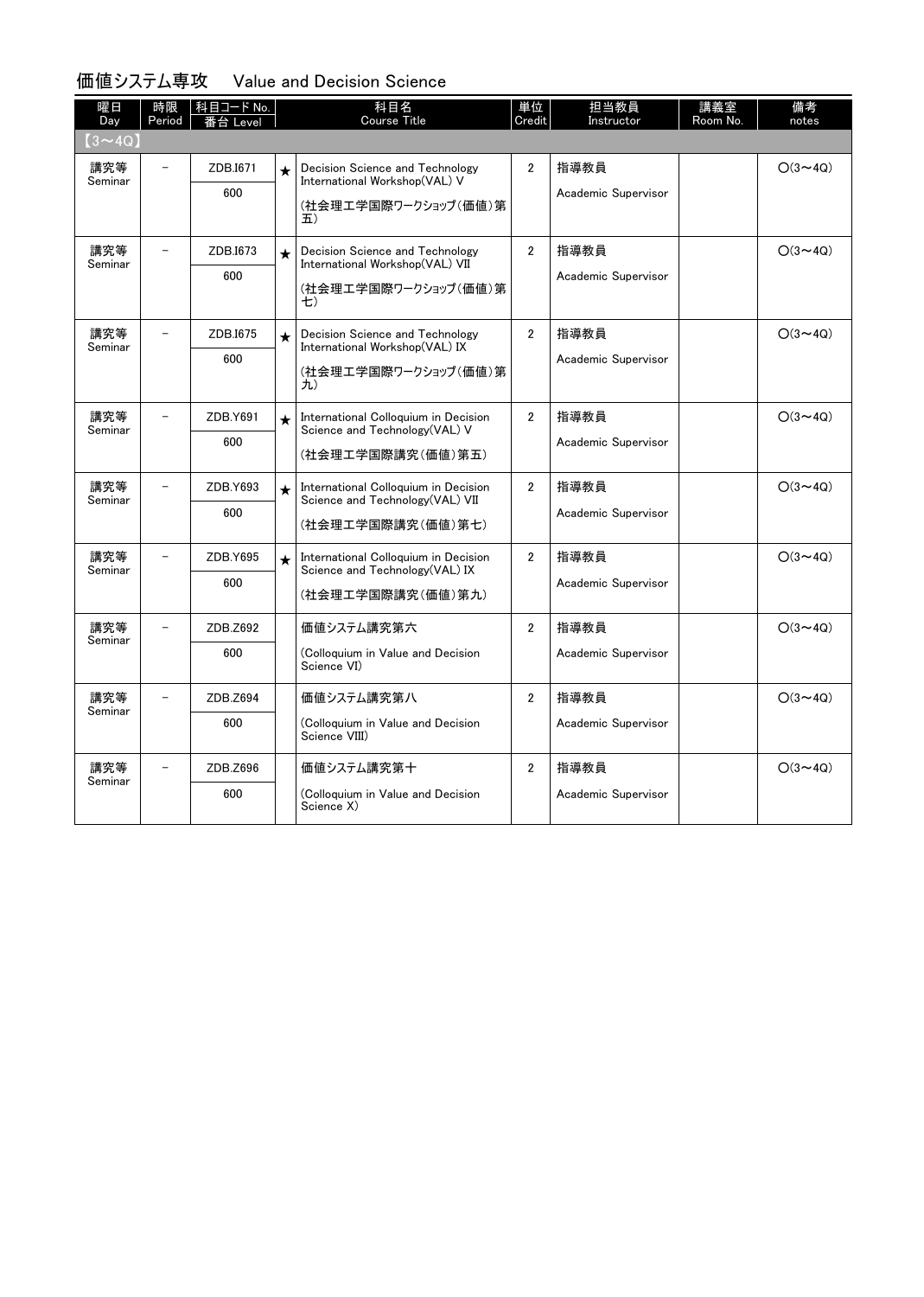### 経営工学専攻 Industrial Engineering and Management

| 曜日<br>Day      | 時限<br>Period             | 科目コード No.  <br>台 Level |         | 科目名<br><b>Course Title</b>                                               | 単位<br>Credit   | 担当教員<br>Instructor  | 講義室<br>Room No. | 備考<br>notes    |
|----------------|--------------------------|------------------------|---------|--------------------------------------------------------------------------|----------------|---------------------|-----------------|----------------|
| $(3 \sim 4Q)$  |                          |                        |         |                                                                          |                |                     |                 |                |
| 集中講義           |                          | ZDC.Y497               | $\star$ | Decision Science and Technology                                          | 4              | 指導教員                |                 | $O(3 \sim 4Q)$ |
| Intensive      |                          | 400                    |         | International Off-Campus<br>Project(IE&M) I                              |                | Academic Supervisor |                 |                |
|                |                          |                        |         | (社会理工学国際派遣プロジェクト(経<br>営)第一)                                              |                |                     |                 |                |
| 講究等<br>Seminar |                          | ZDC.X491               | $\star$ | Decision Science and Technology<br>International Workshop(IE&M) I        | $\overline{2}$ | 指導教員                |                 | $O(3 \sim 4Q)$ |
|                |                          | 400                    |         | (社会理工学国際ワークショップ(経営)第<br>$-$ )                                            |                | Academic Supervisor |                 |                |
| 講究等<br>Seminar |                          | ZDC.Y491               | $\star$ | International Colloquium in Decision<br>Science and Technology(IE&M) I   | $\mathbf{1}$   | 指導教員                |                 | $O(3 \sim 4Q)$ |
|                |                          | 400                    |         | (社会理工学国際講究(経営)第一)                                                        |                | Academic Supervisor |                 |                |
| 講究等<br>Seminar |                          | ZDC.Y493               | $\star$ | International Seminar in Decision<br>Science and Technology(IE&M) I      | $\mathbf{1}$   | 指導教員                |                 | $O(3 \sim 4Q)$ |
|                |                          | 400                    |         | (社会理工学国際特別演習(経営)第<br>$-$ )                                               |                | Academic Supervisor |                 |                |
| 講究等<br>Seminar | $\overline{\phantom{0}}$ | ZDC.Y495               | $\star$ | International Practical Exercise in<br>Decision Science and              | $\mathbf{1}$   | 指導教員                |                 | $O(3 \sim 4Q)$ |
|                |                          | 400                    |         | Technology(IE&M) I                                                       |                | Academic Supervisor |                 |                |
|                |                          |                        |         | (社会理工学国際特別実験(経営)第<br>—)                                                  |                |                     |                 |                |
| 講究等<br>Seminar |                          | ZDC.Z492               |         | 経営工学講究第二                                                                 | $\mathbf{1}$   | 指導教員                |                 | $O(3 \sim 4Q)$ |
|                |                          | 400                    |         | (Colloquium in Industrial Engineering<br>and Management II)              |                | Academic Supervisor |                 |                |
| 講究等<br>Seminar |                          | ZDC.X591               | $\star$ | Decision Science and Technology<br>International Workshop(IE&M) III      | $\overline{2}$ | 指導教員                |                 | $O(3 \sim 4Q)$ |
|                |                          | 500                    |         | (社会理工学国際ワークショップ(経営)第                                                     |                | Academic Supervisor |                 |                |
|                |                          |                        |         | 三)                                                                       |                |                     |                 |                |
| 講究等<br>Seminar |                          | ZDC.Y591               | $\star$ | International Colloquium in Decision<br>Science and Technology(IE&M) III | $\mathbf{1}$   | 指導教員                |                 | $O(3 \sim 4Q)$ |
|                |                          | 500                    |         | (社会理工学国際講究(経営)第三)                                                        |                | Academic Supervisor |                 |                |
| 講究等<br>Seminar |                          | ZDC.Z592               |         | 経営工学講究第四                                                                 | 1              | 指導教員                |                 | $O(3 \sim 4Q)$ |
|                |                          | 500                    |         | (Colloquium in Industrial Engineering<br>and Management IV)              |                | Academic Supervisor |                 |                |
| 講究等<br>Seminar |                          | ZDC.X691               | $\star$ | Decision Science and Technology<br>International Workshop(IE&M) V        | $\overline{2}$ | 指導教員                |                 | $O(3 \sim 4Q)$ |
|                |                          | 600                    |         | (社会理工学国際ワークショップ(経営)第<br>五)                                               |                | Academic Supervisor |                 |                |
| 講究等<br>Seminar |                          | ZDC.X693               | $\star$ | Decision Science and Technology                                          | $\overline{2}$ | 指導教員                |                 | $O(3 \sim 4Q)$ |
|                |                          | 600                    |         | International Workshop(IE&M) VII<br>(社会理工学国際ワークショップ(経営)第                 |                | Academic Supervisor |                 |                |
|                |                          |                        |         | 七)                                                                       |                |                     |                 |                |
| 講究等<br>Seminar |                          | ZDC.X695               | $\star$ | Decision Science and Technology<br>International Workshop(IE&M) IX       | $\overline{2}$ | 指導教員                |                 | $O(3 \sim 4Q)$ |
|                |                          | 600                    |         | (社会理工学国際ワークショップ(経営)第                                                     |                | Academic Supervisor |                 |                |
|                |                          |                        |         | 九)                                                                       |                |                     |                 |                |
| 講究等<br>Seminar |                          | ZDC.Y691               | $\star$ | International Colloquium in Decision<br>Science and Technology (IE&M) V  | $\overline{2}$ | 指導教員                |                 | $O(3 \sim 4Q)$ |
|                |                          | 600                    |         | (社会理工学国際講究(経営)第五)                                                        |                | Academic Supervisor |                 |                |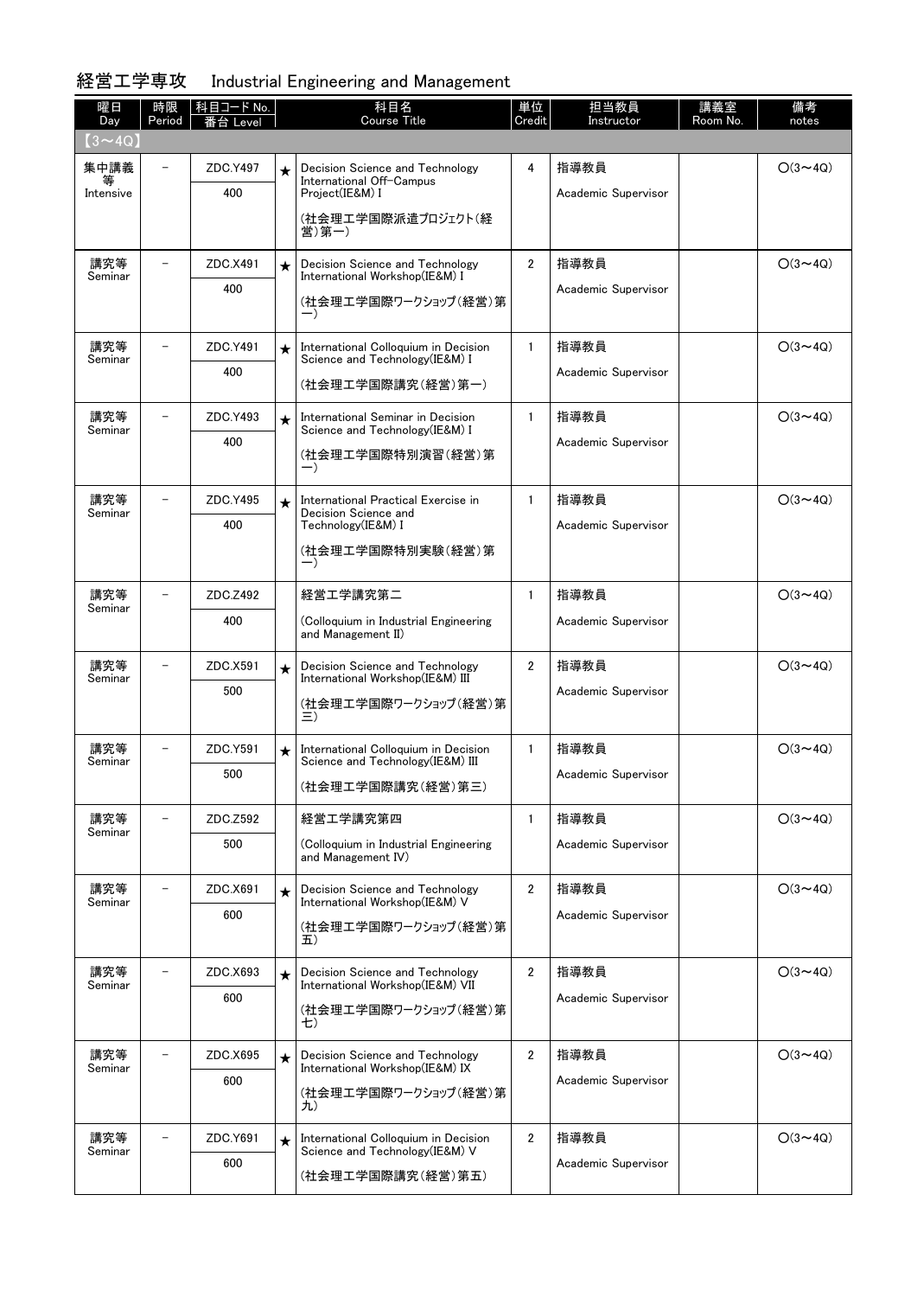### 経営工学専攻 Industrial Engineering and Management

| 曜日<br>Day      | 時限<br>Period | 科目コード No.<br>番台 Level |         | 科目名<br>Course Title                                                       | 単位<br>Credit   | 担当教員<br>Instructor  | 講義室<br>Room No. | 備考<br>notes    |
|----------------|--------------|-----------------------|---------|---------------------------------------------------------------------------|----------------|---------------------|-----------------|----------------|
| $(3 \sim 4Q)$  |              |                       |         |                                                                           |                |                     |                 |                |
| 講究等<br>Seminar |              | ZDC.Y693              | $\star$ | International Colloquium in Decision<br>Science and Technology (IE&M) VII | $\overline{2}$ | 指導教員                |                 | $O(3 \sim 4Q)$ |
|                |              | 600                   |         | (社会理工学国際講究(経営)第七)                                                         |                | Academic Supervisor |                 |                |
| 講究等<br>Seminar |              | ZDC.Y695              | $\star$ | International Colloquium in Decision<br>Science and Technology (IE&M) IX  | $\overline{2}$ | 指導教員                |                 | $O(3 \sim 4Q)$ |
|                |              | 600                   |         | (社会理工学国際講究(経営)第九)                                                         |                | Academic Supervisor |                 |                |
| 講究等<br>Seminar |              | ZDC.Z692              |         | 経営工学講究第六                                                                  | $\overline{2}$ | 指導教員                |                 | $O(3 \sim 4Q)$ |
|                |              | 600                   |         | (Colloquium in Industrial Engineering<br>and Management VI)               |                | Academic Supervisor |                 |                |
| 講究等<br>Seminar |              | ZDC.Z694              |         | 経営工学講究第八                                                                  | $\overline{2}$ | 指導教員                |                 | $O(3 \sim 4Q)$ |
|                |              | 600                   |         | (Colloquium in Industrial Engineering<br>and Management VIII)             |                | Academic Supervisor |                 |                |
| 講究等<br>Seminar |              | ZDC.Z696              |         | 経営工学講究第十                                                                  | $\overline{2}$ | 指導教員                |                 | $O(3 \sim 4Q)$ |
|                |              | 600                   |         | (Colloquium in Industrial Engineering<br>and Management X)                |                | Academic Supervisor |                 |                |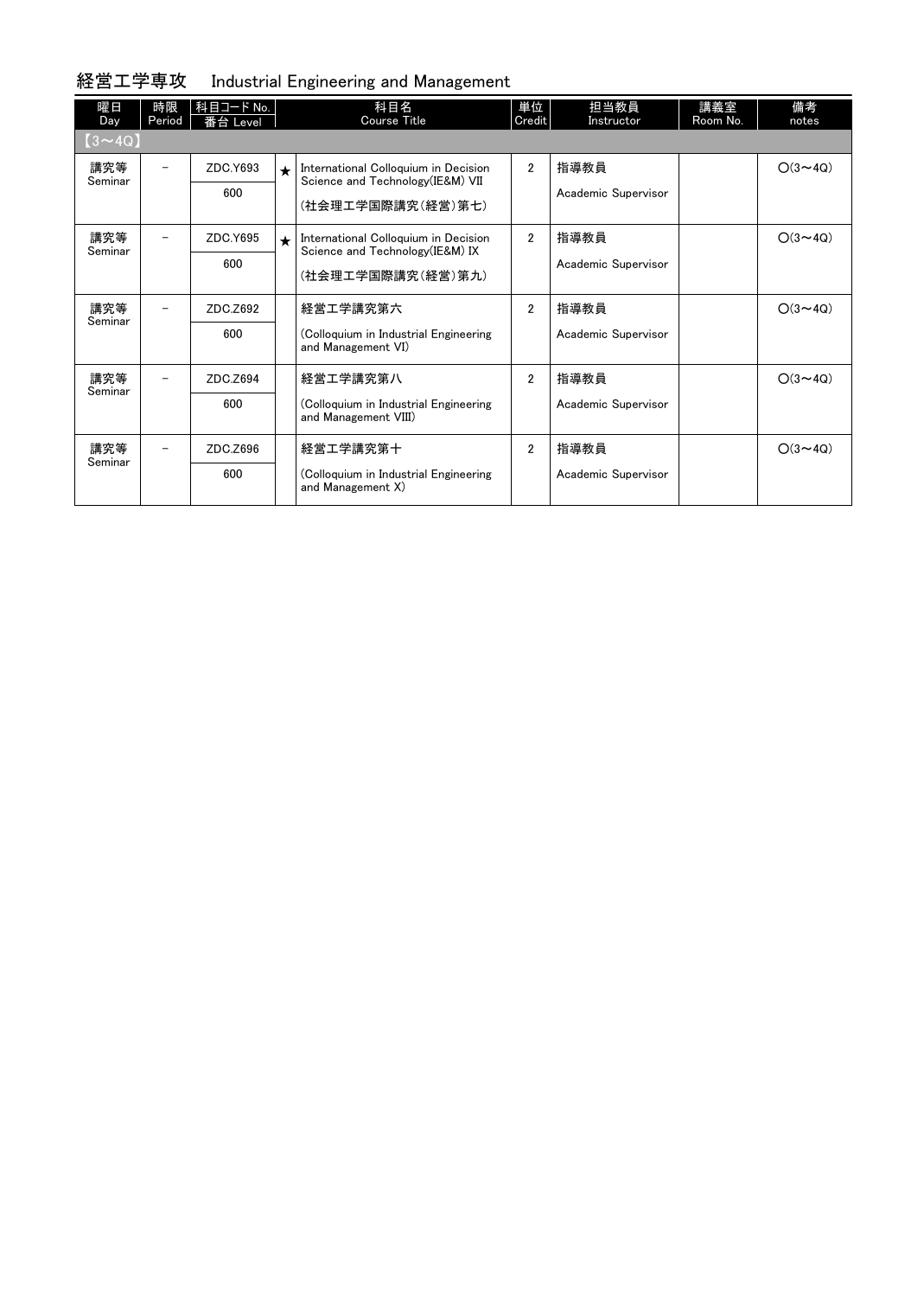### 社会工学専攻 Social Engineering

| 曜日<br>Day          | 時限<br>Period             | │ 科目コード No.<br>:台 Level |         | 科目名<br><b>Course Title</b>                                          | 単位<br>Credit   | 担当教員<br>Instructor  | 講義室<br>Room No. | 備考<br>notes    |
|--------------------|--------------------------|-------------------------|---------|---------------------------------------------------------------------|----------------|---------------------|-----------------|----------------|
| $(3 \sim 4Q)$      |                          |                         |         |                                                                     |                |                     |                 |                |
| 未定                 | $\qquad \qquad -$        | ZDD.A412                |         | 社会工学特別講義第二                                                          | $\overline{2}$ | 各教員                 |                 | $O(3 \sim 4Q)$ |
| To be<br>announced |                          | 400                     |         | (Special Seminar in Social Engineering<br>$_{\rm II}$               |                | Academic Supervisor |                 |                |
| 未定<br>To be        |                          | ZDD.A414                |         | 社会工学特別講義第四                                                          | $\overline{2}$ | 各教員                 |                 | $O(3 \sim 4Q)$ |
| announced          |                          | 400                     |         | (Special Seminar in Social Engineering<br>IV)                       |                | Academic Supervisor |                 |                |
| 未定<br>To be        |                          | ZDD.A432                |         | 社会工学特別研究第二                                                          | $\mathbf{1}$   | 各教員                 |                 | $O(3 \sim 4Q)$ |
| announced          |                          | 400                     |         | (Studies on Special Topics II)                                      |                | Academic Supervisor |                 |                |
| 未定<br>To be        |                          | ZDD.E482                |         | 社会工学派遣プロジェクト(制度設計理<br>論)第二                                          | 4              | 各教員                 |                 | $O(3 \sim 4Q)$ |
| announced          |                          | 400                     |         | (Social Engineering Off-Campus<br>Project (Economics) 2)            |                | Academic Supervisor |                 |                |
| 未定<br>To be        |                          | ZDD.I401                | $\star$ | Urban Planning and Development in<br>Japan                          | 2              | 中井 検裕               |                 | $O(3 \sim 4Q)$ |
| announced          |                          | 400                     |         |                                                                     |                | Nakai Norihiro      |                 |                |
| 未定<br>To be        |                          | ZDD.I481                | $\star$ | Decision Science and Technology<br>International Off-Campus         | 4              | 指導教員                |                 | $O(3 \sim 4Q)$ |
| announced          |                          | 400                     |         | Project(SOC) I<br>(社会理工学国際派遣プロジェクト(社<br>工)第一)                       |                | Academic Supervisor |                 |                |
| 未定                 | $\overline{\phantom{0}}$ | ZDD.A532                |         | 社会工学特別研究第四                                                          | $\mathbf{1}$   | 各教員                 |                 | $O(3 \sim 4Q)$ |
| To be<br>announced |                          | 500                     |         | (Studies on Special Topics IV)                                      |                | Academic Supervisor |                 |                |
| 未定<br>To be        |                          | ZDD.E602                |         | ワークインプログレスセミナー(制度設計理<br>論)第六                                        | $\mathbf{1}$   | 各教員                 |                 | $O(3 \sim 4Q)$ |
| announced          |                          | 600                     |         | (Work-in progress seminar (economics)<br>VI)                        |                | Academic Supervisor |                 |                |
| 未定<br>To be        |                          | ZDD.E604                |         | ワークインプログレスセミナー(制度設計理<br>論)第八                                        | $\mathbf{1}$   | 各教員                 |                 | $O(3 \sim 4Q)$ |
| announced          |                          | 600                     |         | (Work-in progress seminar(economics)<br>VIII)                       |                | Academic Supervisor |                 |                |
| 未定<br>To be        |                          | ZDD.E606                |         | ワークインプログレスセミナー(制度設計理<br>論)第十                                        | $\mathbf{1}$   | 各教員                 |                 | $O(3 \sim 4Q)$ |
| announced          |                          | 600                     |         | (Work-in progress seminar(economics)<br>X)                          |                | Academic Supervisor |                 |                |
| 未定<br>To be        | $\overline{\phantom{0}}$ | ZDD.S602                |         | プランニングアドミニストレーションB                                                  | $\mathbf{1}$   | 各教員                 |                 | $O(3 \sim 4Q)$ |
| announced          |                          | 600                     |         | (Planning Administration B)                                         |                | Academic Supervisor |                 |                |
| 講究等<br>Seminar     |                          | ZDD.I411                | $\star$ | International Seminar in Decision<br>Science and Technology (SOC) I | $\mathbf{1}$   | 指導教員                |                 | $O(3 \sim 4Q)$ |
|                    |                          | 400                     |         | (社会理工学国際特別演習(社工)第<br>$-$ )                                          |                | Academic Supervisor |                 |                |
| 講究等<br>Seminar     | $\overline{\phantom{0}}$ | ZDD.I441                | $\star$ | Decision Science and Technology<br>International Workshop(SOC) I    | $\overline{2}$ | 指導教員                |                 | $O(3 \sim 4Q)$ |
|                    |                          | 400                     |         | (社会理工学国際ワークショップ(社工)第                                                |                | Academic Supervisor |                 |                |
|                    |                          |                         |         | $-$ )                                                               |                |                     |                 |                |
| 講究等<br>Seminar     |                          | ZDD.I451                | $\star$ | International Practical Exercise in<br>Decision Science and         | $\mathbf{1}$   | 指導教員                |                 | $O(3 \sim 4Q)$ |
|                    |                          | 400                     |         | Technology(SOC) I                                                   |                | Academic Supervisor |                 |                |
|                    |                          |                         |         | (社会理工学国際特別実験(社工)第<br>$-$ )                                          |                |                     |                 |                |